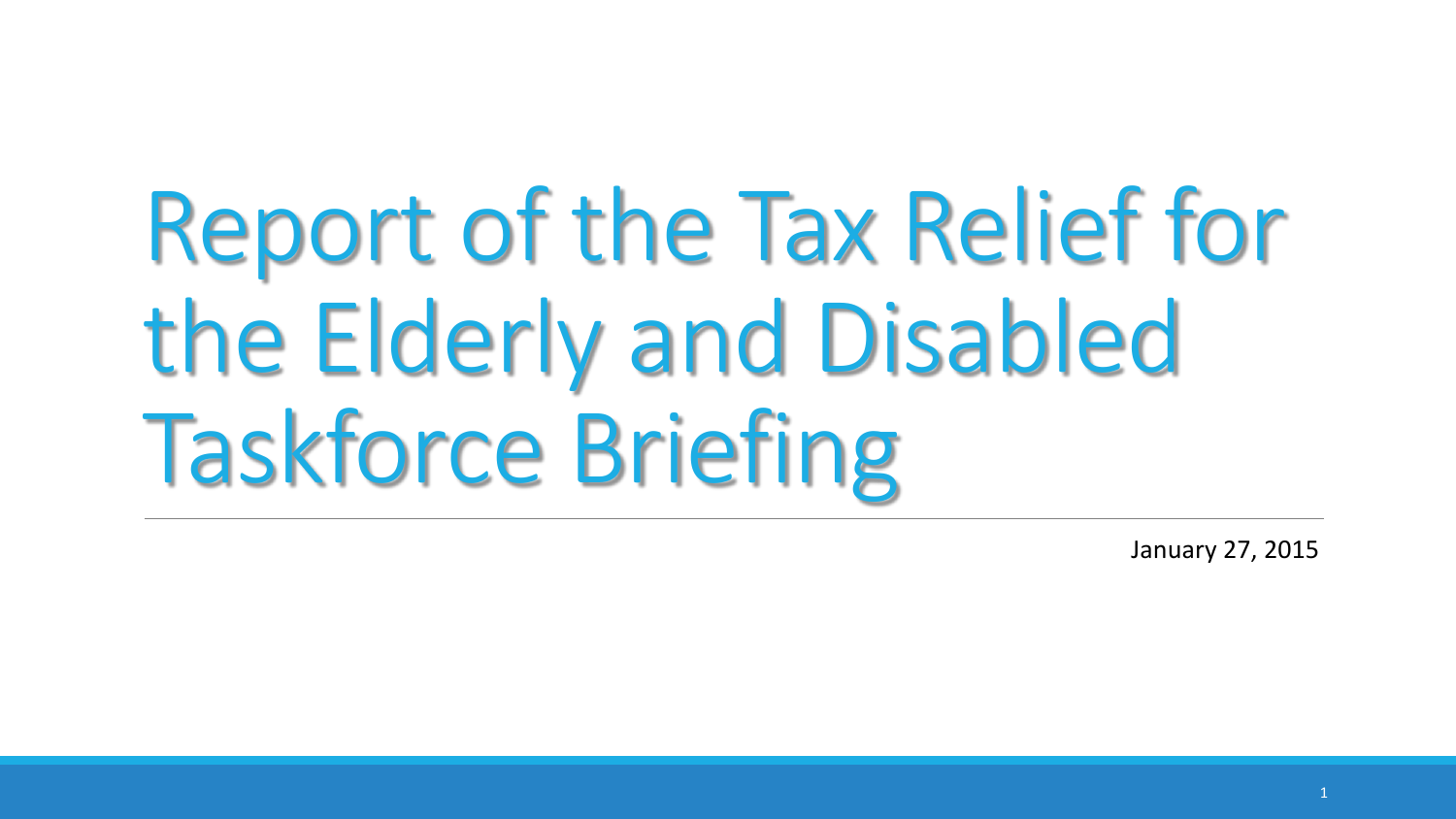# Taskforce Members:

- **◆ Michael Aschkenas**
- **V** Lee McDaniel
- **◆John Eason**
- Rosemarie Morehead
- **Volta Agracola (Ad Hoc Adviosor)**
- Barbara Henley (City Council Liaison)

**Staff Support: Phil Kellam, Eric Schmudde,** Dana Harmeryer, Catheryn Whitesell, Crystal Featherston, Kevin Chatellier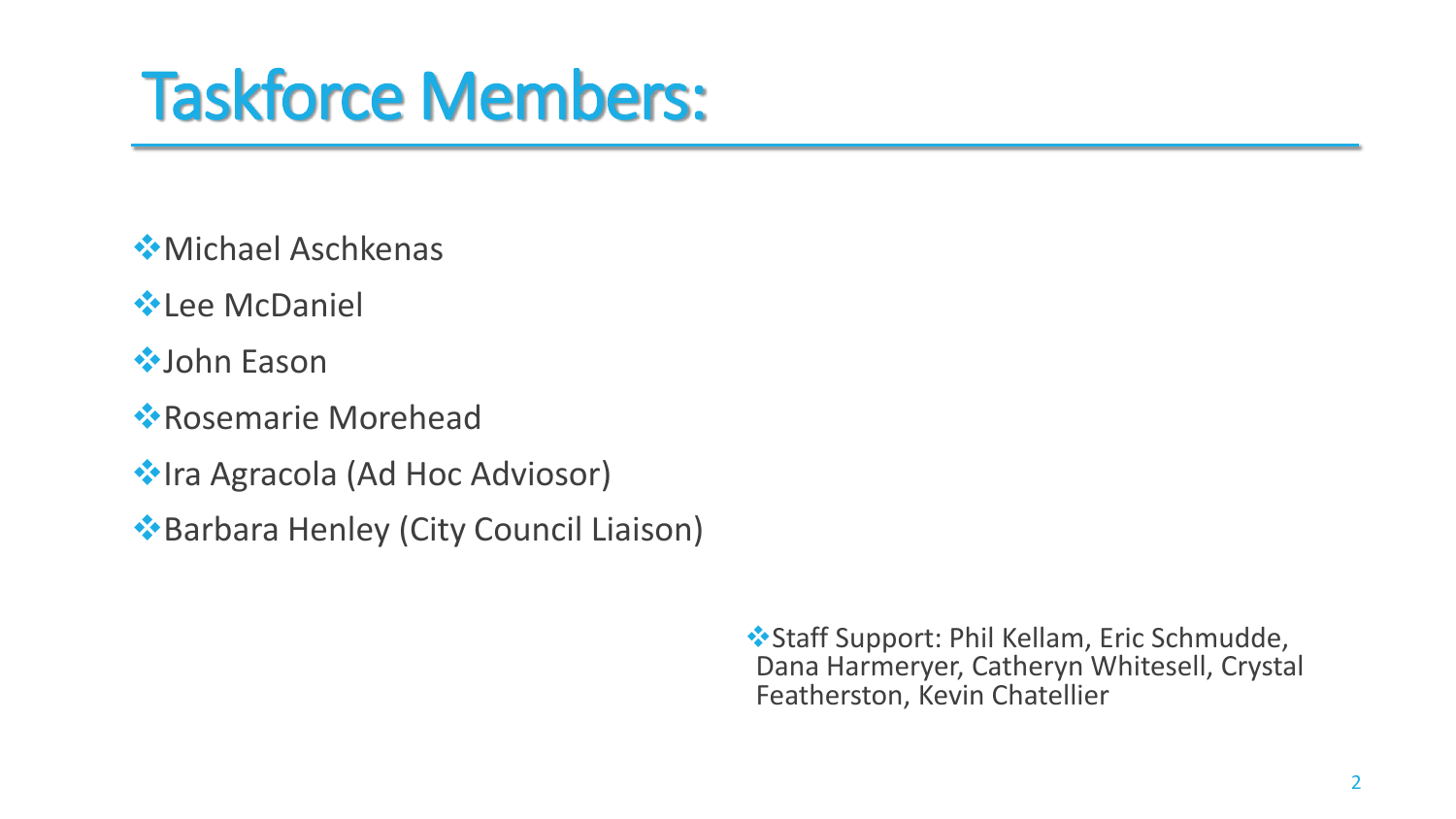

**To assist qualified Virginia Beachhomeowners who are at least 65 years of age or are totally and permanently disabled, with their real estate taxes in an effort to help mitigate financial hardships while being conscious of the overall cost of the program to the City and remaining taxpayers.**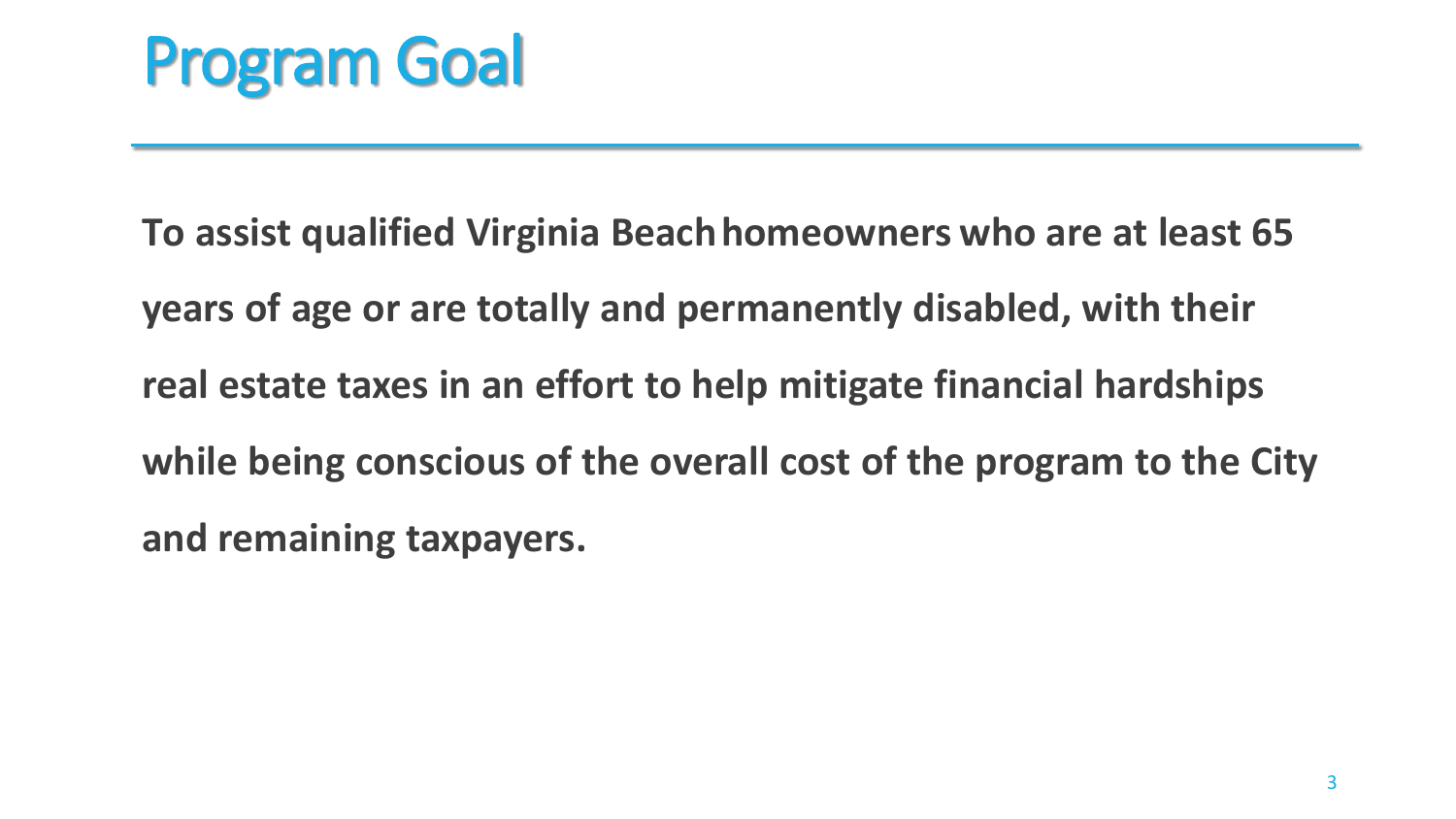#### Past Studies:

#### *<b>* 1998 Review --

- **At that time the programs maximum income limit to receive 100% relief of real** estate taxes was \$13,000 with a net asset limit of \$70,000.
- $\cdot$  There were 1,865 participants at that point and the program's annual cost was \$1.6 million.
- Staff recommended that the maximum income threshold and the net asset limit for the freeze program only be increased to \$30,000 and \$80,000 respectively to allow some relief to the elderly who did not meet the lower exemption program limits while controlling rising costs.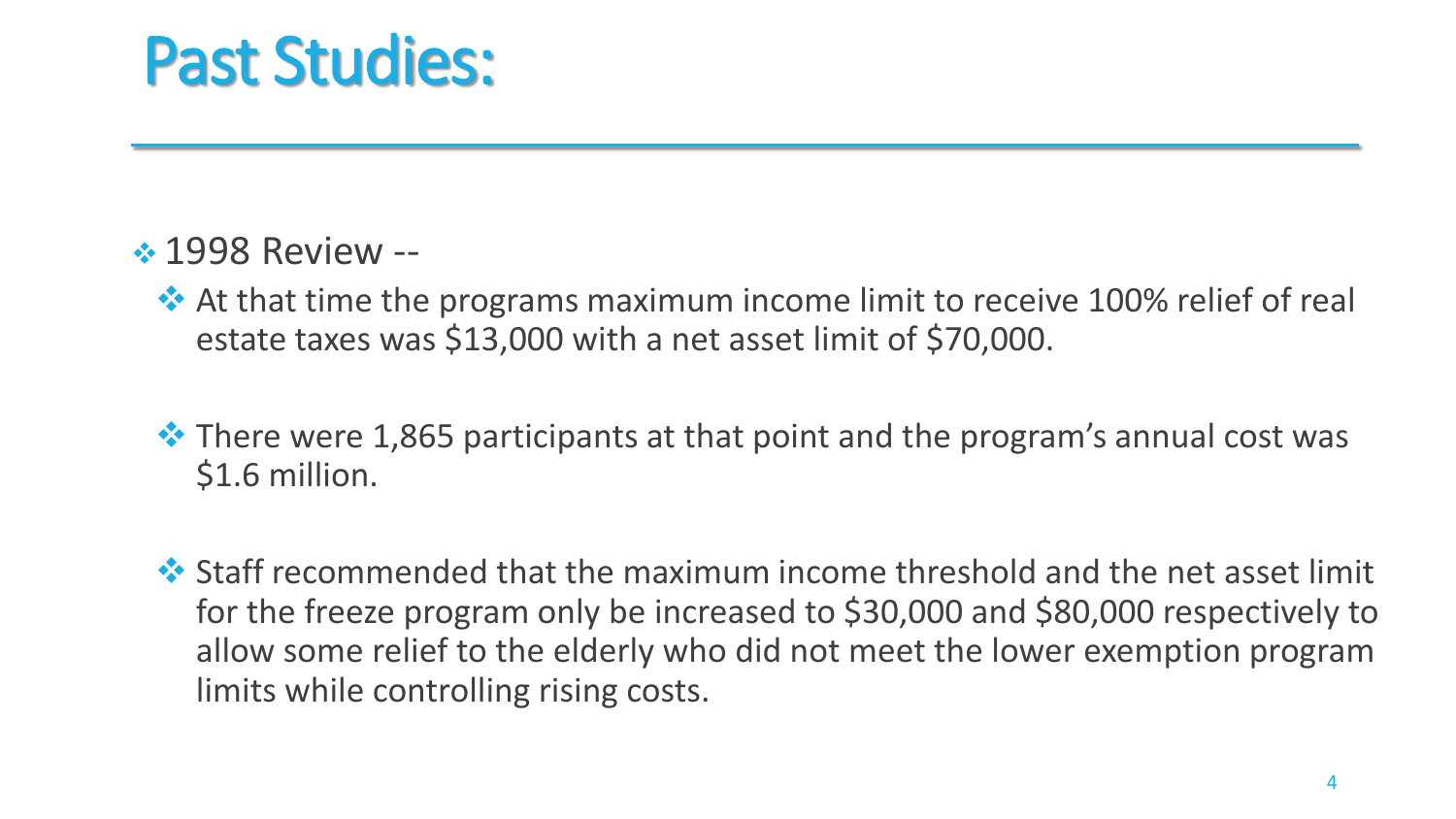### Past Studies:

◆2003 Taskforce Review. This fourteen member taskforce recommended that the City:

- Adopt the maximum State Income and Net Asset limits which were \$52,000 and \$195,000 respectively.
- The City set the maximum income threshold for 100% relief at 50% of the Maximum Income Limit in the program or \$26,000.
- Implement a phasing of relief for incomes greater than \$26,000 by establishing four brackets for reducing the percentage of abatement until it reaches no relief at \$52,000.
- Eliminate the 8% interest charge on the deferral program.
- And to implement the recommended changes in a phased manner, but no longer than five years.
- At that point there were 2,852 participants in the programs and an annual cost of \$2.9 million.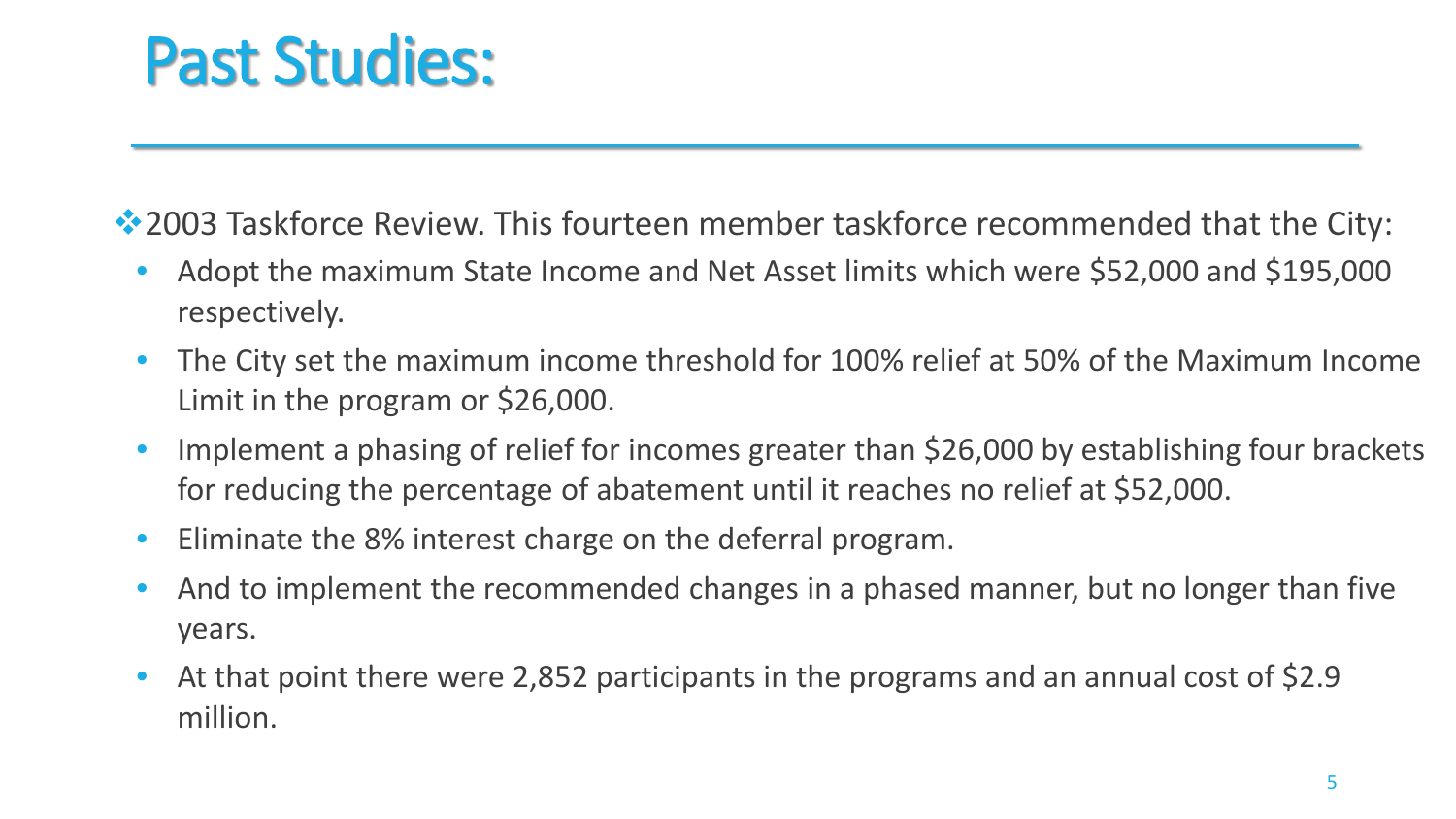# Current Virginia Beach Programs:

**\*** Tax Exemption - a portion of the applicants' real estate tax bill is permanently forgiven by the City based on income qualifications that are tiered in increments of 20%, 40%, 60%, 80% and up to a full exemption of 100%.

 $\cdot$  Tax Freeze – The applicant may opt to freeze their real estate tax bill at the amount assessed in the fiscal year in which the taxpayer initially applies and qualifies for the freeze option of the tax relief program. The applicants' bill is then protected from future rate changes or increases in assessments. In the event the tax payer becomes disqualified, any subsequent application for exemption by the applicant will be treated as the initial application for purposes of determining the amount of the tax freeze.

 $\cdot$ Tax Deferral –The applicant may opt to have 100% of the real estate tax bill deferred until a change in ownership of the residence occurs at which point the total accrued tax bill is due. There is no interest charged on the deferred amounts.

All three programs use a net worth of less than \$350,000 excluding the home and 10 acres of land.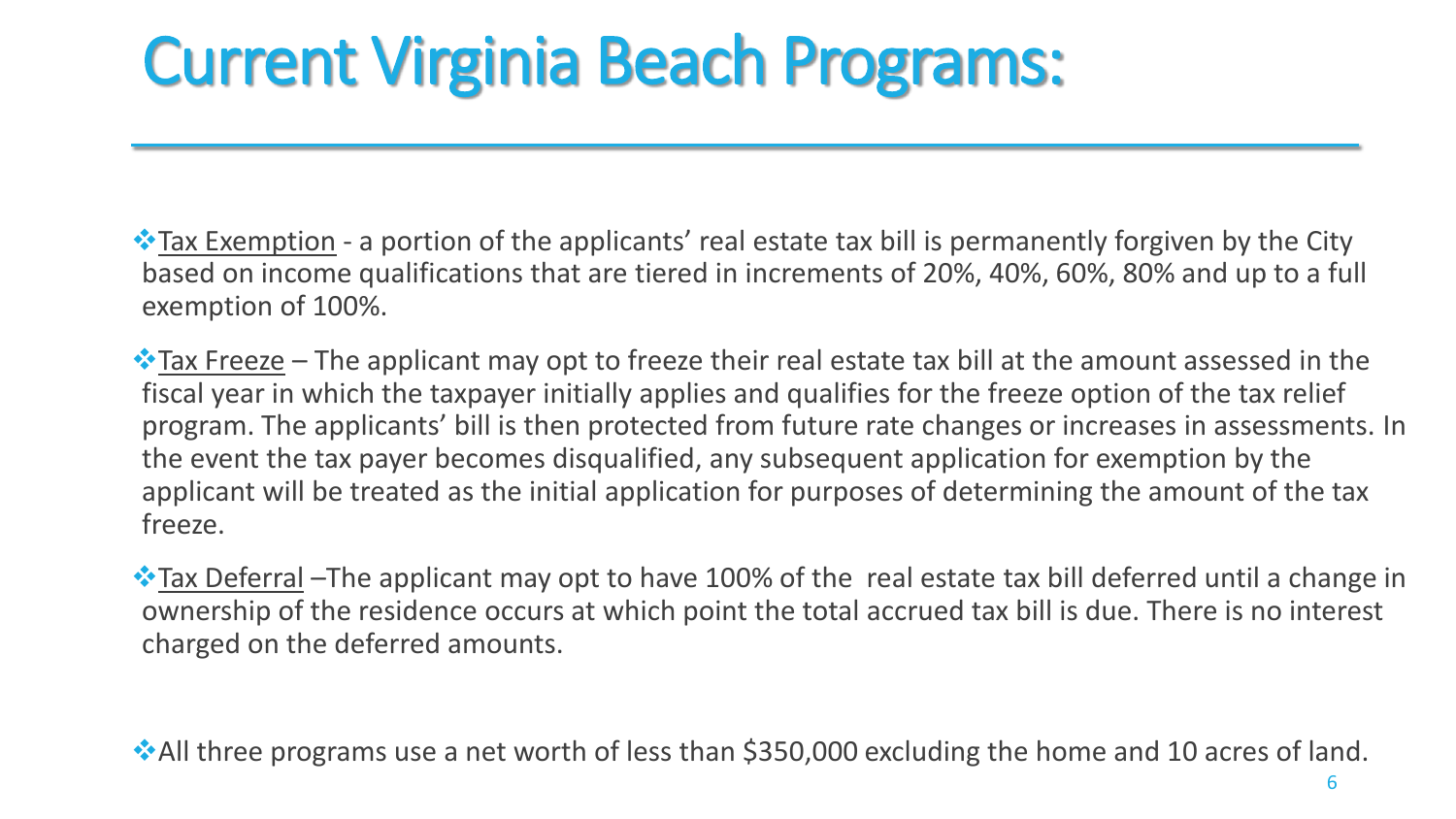### Comparison to Programs in Hampton Roads Cities

|                                                                  | <b>Virginia Beach</b> | <b>Chesapeake</b>      | <b>Hampton</b> | <b>Newport News</b> | <b>Portsmouth</b>      | <b>Suffolk</b> | <b>Norfolk</b>  |
|------------------------------------------------------------------|-----------------------|------------------------|----------------|---------------------|------------------------|----------------|-----------------|
| <b>Exemption Program</b><br><b>Offered</b>                       | <b>Yes</b>            | <b>Yes</b>             | <b>No</b>      | <b>No</b>           | <b>Yes</b>             | <b>Yes</b>     | <b>Yes</b>      |
| <b>Max Income to</b><br><b>Receive 100 %</b><br><b>Exemption</b> | \$48,009              | \$22,000               | n/a            | n/a                 | \$21,000               | $$44,359*$     | $$28,611**$     |
| <b>Freeze Program</b><br><b>Offered</b>                          | Yes                   | Yes                    | Yes            | <b>No</b>           | Yes                    | <b>No</b>      | <b>No</b>       |
| <b>Income Range For</b><br><b>Freeze Program</b>                 | \$0-\$68,293          | $$44,001-$<br>\$62,000 | \$0-\$50,000   | n/a                 | $$30,001-$<br>\$50,000 | n/a            | n/a             |
| <b>Deferral Program</b>                                          | <b>Yes</b>            | <b>No</b>              | <b>Yes</b>     | <b>Yes</b>          | <b>No</b>              | <b>No</b>      | <b>Yes</b>      |
| <b>Income Rage for</b><br><b>Deferral</b>                        | $$0-$68,293$          | n/a                    | \$0-\$50,000   | \$0-\$50,000        | n/a                    | n/a            | $$0-$67,000**$$ |
| # of Participants<br><b>Enrolled in FY2014</b>                   | 8,116                 | 3,515                  | 853            | 788                 | 1,697                  | 1,719          | 2,655           |
|                                                                  |                       |                        |                |                     |                        |                |                 |

**Notes: \* Suffolk limits the house value to \$201,700.** 

**\*\* Norfolk limits the house value to \$203,386 and the total program cost to \$5 million.**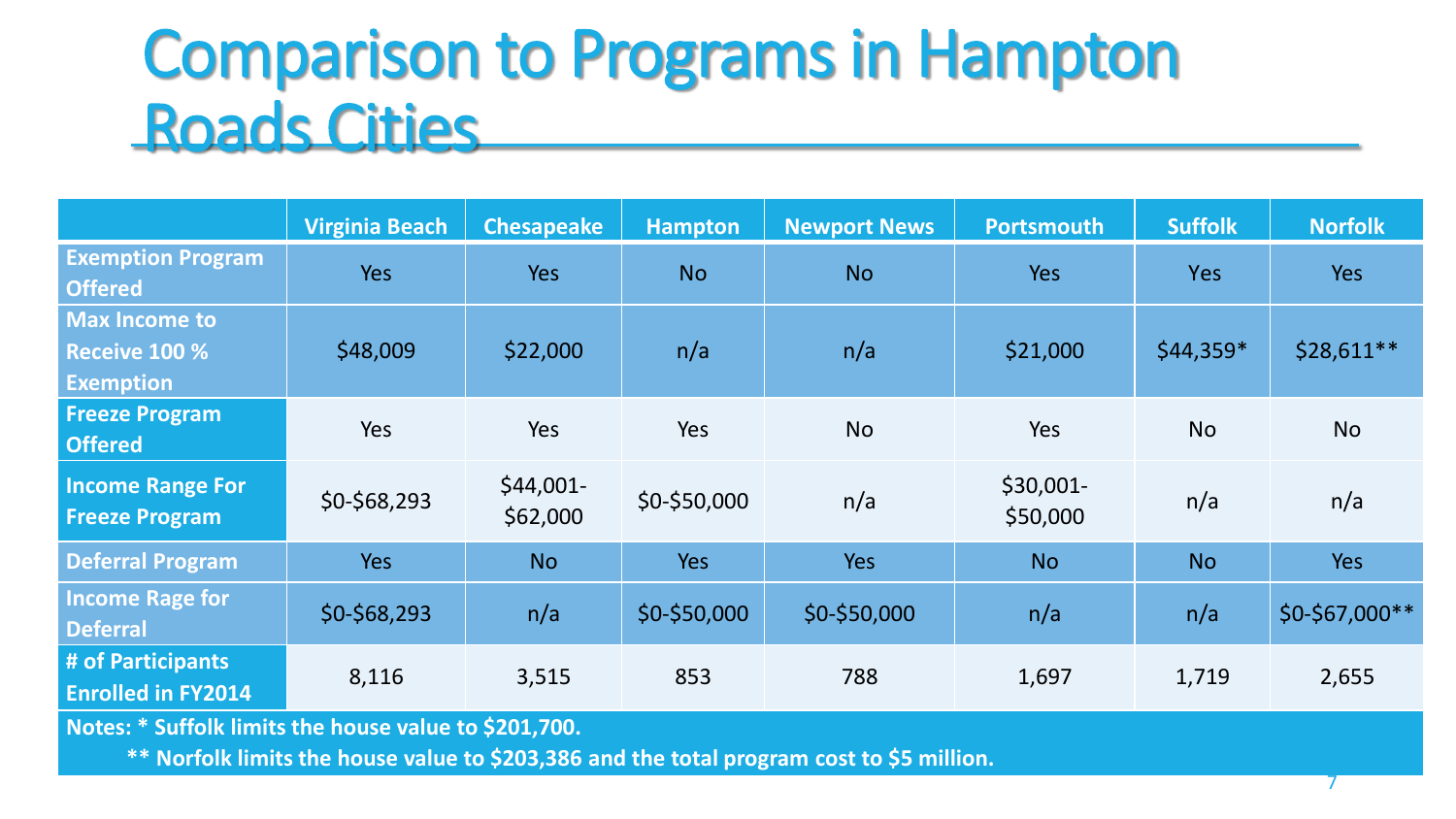# Virginia Beach Program Participation

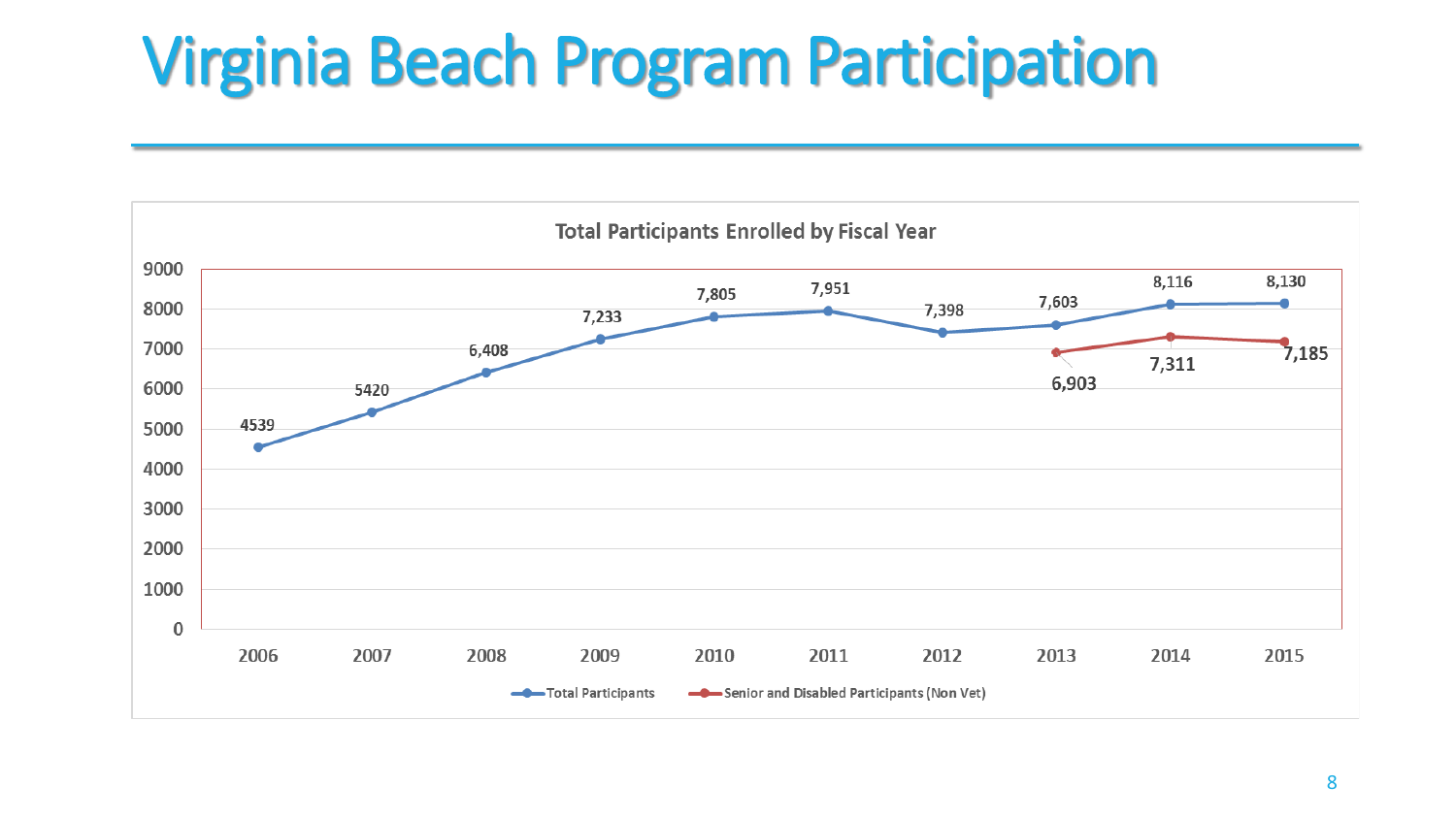# Virginia Beach Program Costs

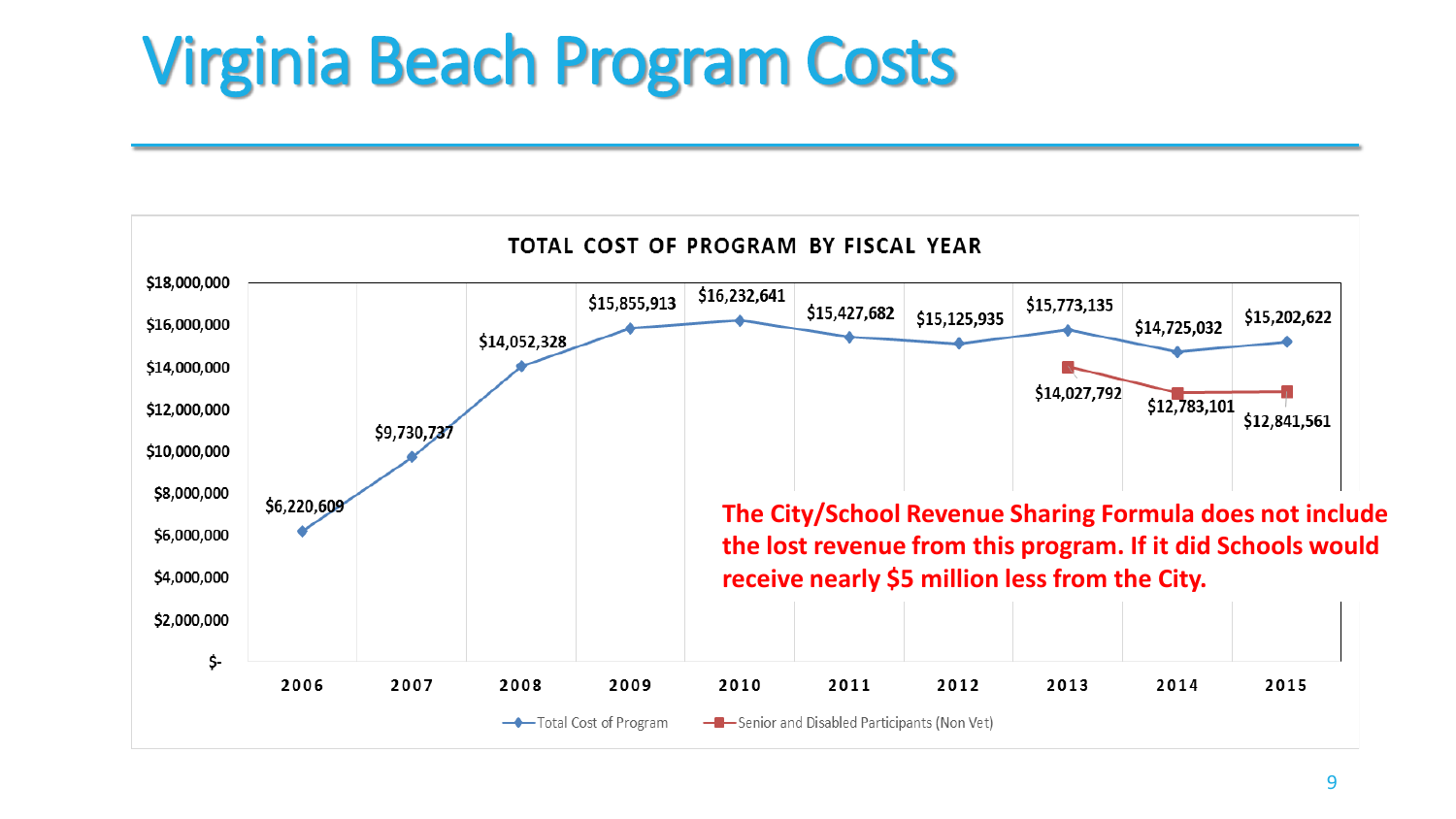# Change in Residential Assessments:

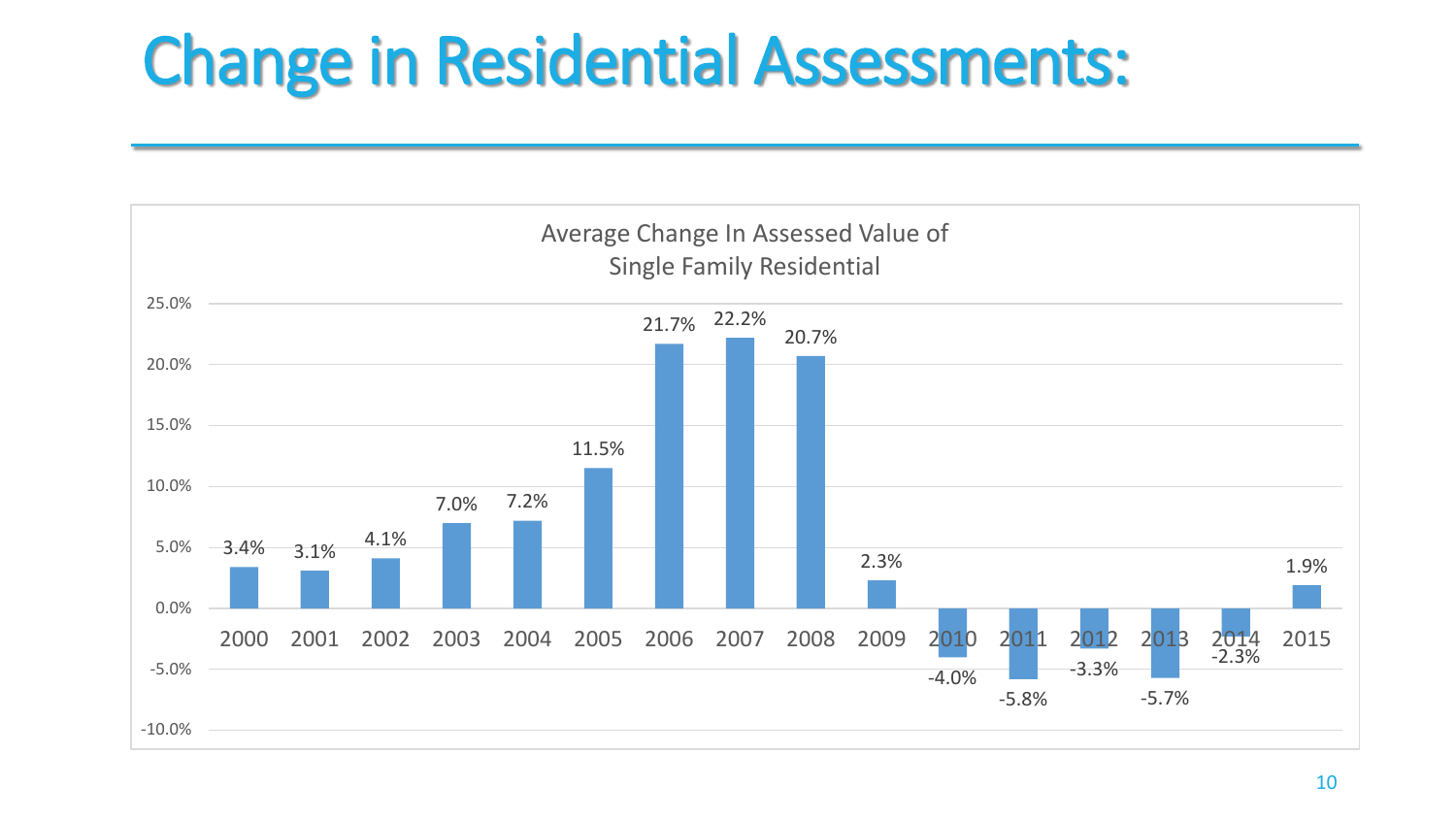# Virginia Beach Maximum Income Thresholds:

|                     | <b>FY 2005</b>                     | <b>FY 2006</b>       | <b>FY 2007</b>                   | <b>FY 2008</b>       | <b>FY 2009</b>       | <b>FY</b><br>2010 | <b>FY 2011</b>       | <b>FY</b><br>2012 | <b>FY</b><br>2013 | <b>FY</b><br>2014 | <b>FY 2015</b>       |
|---------------------|------------------------------------|----------------------|----------------------------------|----------------------|----------------------|-------------------|----------------------|-------------------|-------------------|-------------------|----------------------|
| 100%                | \$22,800                           | \$27,800             | \$34,000                         | \$46,000             | \$47,100             | Same              | Same                 | Same              | Same              | Same              | \$48,009             |
| 80%                 | \$24,800                           | \$30,200             | \$36,900                         | \$50,000             | \$51,200             | Same              | Same                 | Same              | Same              | Same              | \$52,188             |
| 60%                 | \$26,800                           | \$32,700             | \$40,000                         | \$54,000             | \$55,300             | Same              | Same                 | Same              | Same              | Same              | \$56,367             |
| 40%                 | \$28,800                           | \$35,100             | \$42,900                         | \$58,000             | \$59,400             | Same              | Same                 | Same              | Same              | Same              | \$60,546             |
| 20%                 | \$30,900                           | \$37,700             | \$46,100                         | \$62,000             | \$63,450             | Same              | Same                 | Same              | Same              | Same              | \$64,675             |
| Freeze/<br>Deferral | 45,400<br>52,000                   | \$52,000<br>\$52,000 | \$52,000<br>\$52,000             | \$62,000<br>\$62/000 | \$63,450<br>\$63,450 | Same              | \$67,000<br>\$67,000 | Same              | Same              | Same              | \$68,293<br>\$68,293 |
| <b>Net</b><br>Worth | $E/F = $179,500$<br>$D = $195,000$ | $D = $200,000$       | <b>All Programs</b><br>\$350,000 | Same                 | Same                 | Same              | Same                 | Same              | Same              | Same              | Same                 |

**In 2005 City Council adopted a policy of increasing the income thresholds by the average change in single family home values, but during the recession as home values dropped the thresholds did not also decrease.**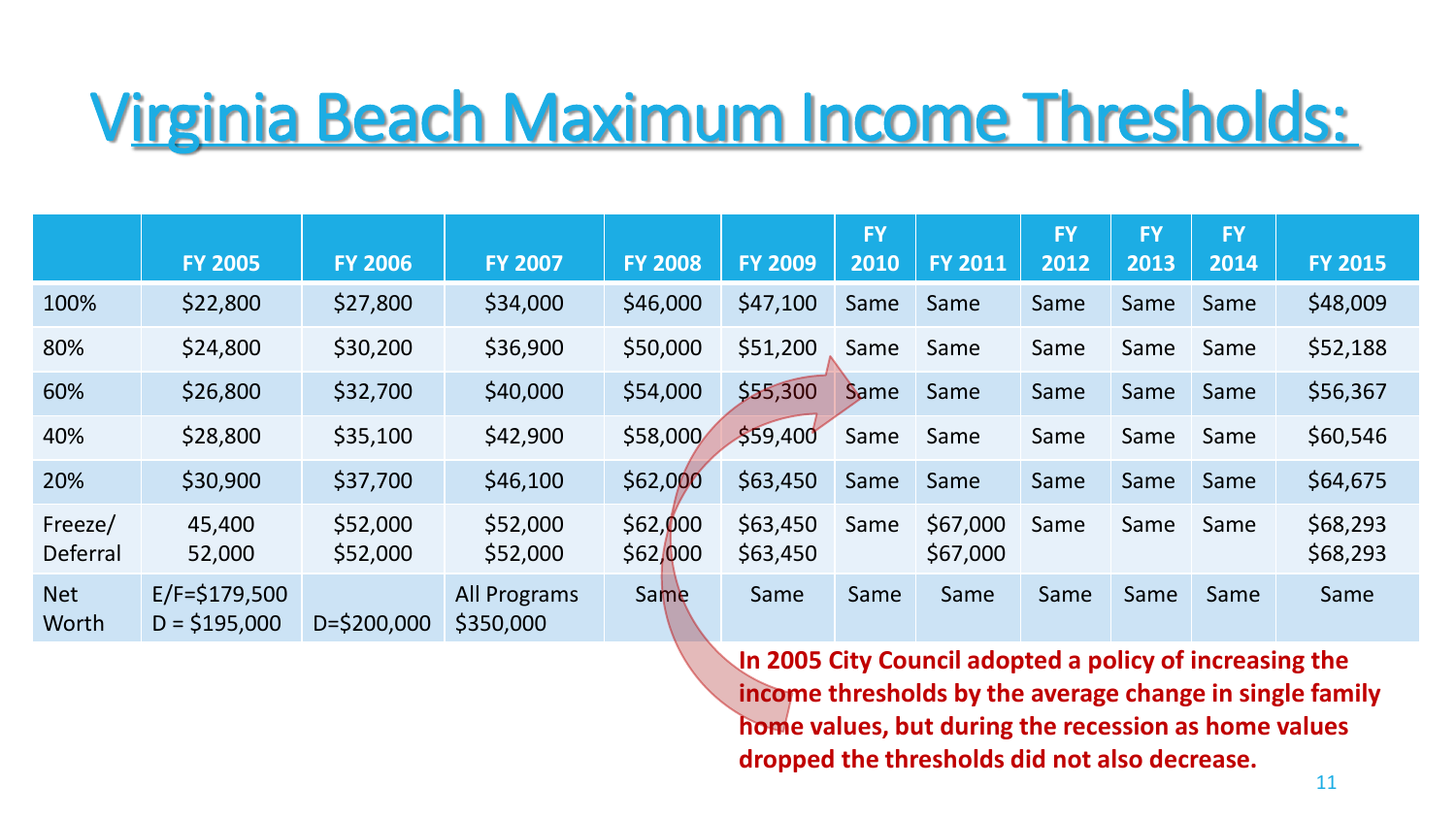## Recommendations:

- **1. Establish a goal for the program**: To assist qualified Virginia Beach homeowners who are at least 65 years of age or are totally and permanently disabled, with their real estate taxes in an effort to help mitigate financial hardships while being conscious of the overall cost of the program to the City and remaining taxpayers.
- **2. Eliminate the deferral program** due to its extremely low utilization and higher administrative costs in having to maintain tax liens on the property and collect the taxes due at some future date. Also, the State Code limits the amount of deferral that receives priority lien status to 10% of the home's value (Va. Code § 58.1-3216), and the same statute requires any deferred taxes above the 10% to be inferior to all other recorded liens.
	- a) A person turning 65 years of age can expect to live an additional 19.3 years (AARP).
- **3. Appoint a citizen Taskforce to review the program every three years** and make recommendations for adjustments to the City Council for consideration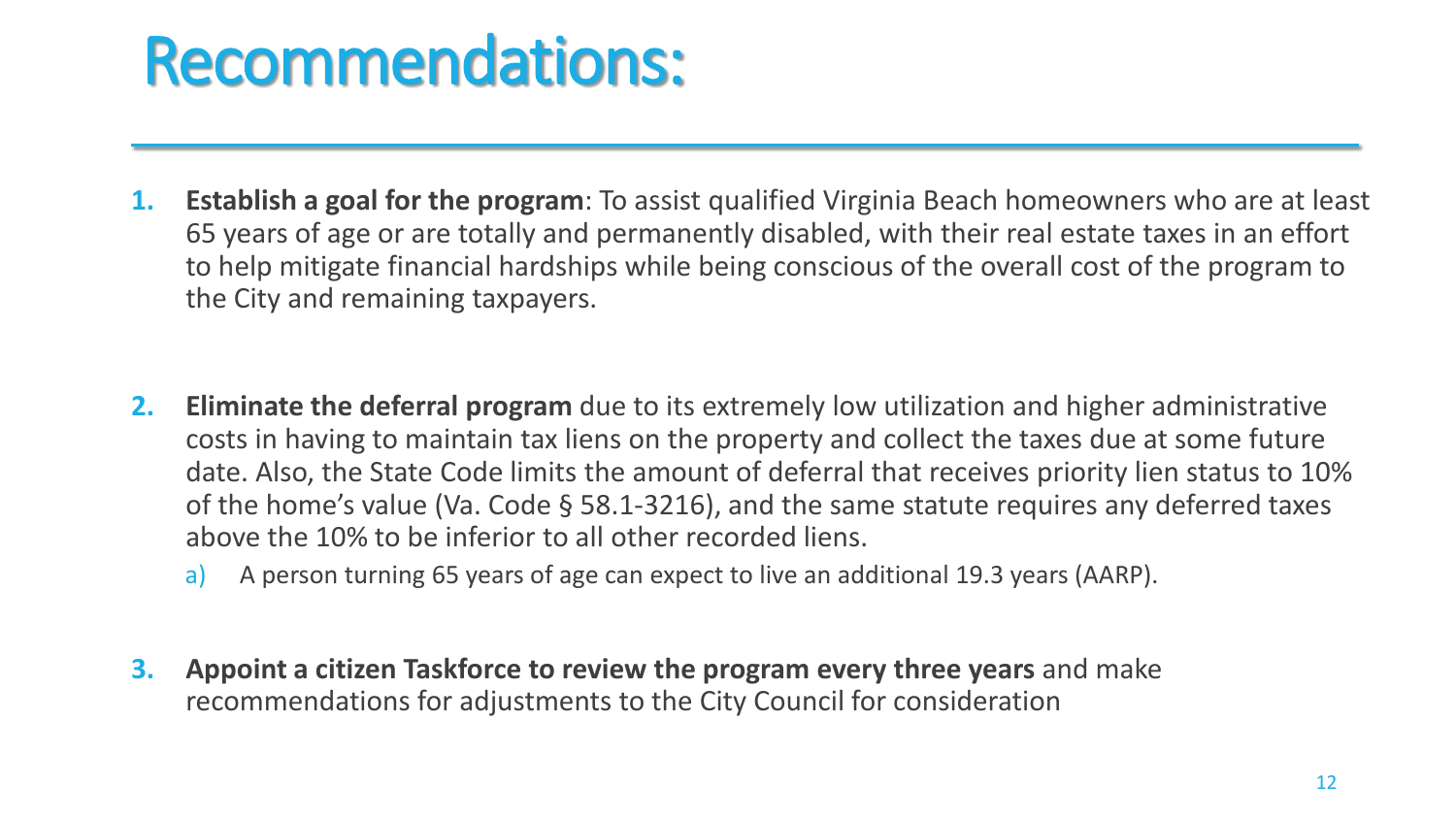## Recommendations:

#### **4. Suggested Change to Income Thresholds**

a. Exemption Program

The maximum income threshold of \$38,670 for 100% relief is where it would have been had the city decreased thresholds with the decline in home values.

| <b>Income Limits</b>    | <b>Current Income</b><br><b>Thresholds</b> | <b>Current</b><br><b>Participants</b> | <b>Proposed</b>     | <b>Proposed</b><br><b>Participarts</b> |
|-------------------------|--------------------------------------------|---------------------------------------|---------------------|----------------------------------------|
| 100 % Exemption         | $$0 - $48,009$                             | 5,722                                 | $$0 - $38,668$      | 4,083                                  |
| <b>80% Exemption</b>    | \$48,009 - \$52,188                        | 484                                   | $$38,669 - $41,668$ | 446                                    |
| <b>60% Exemption</b>    | \$52,188 - \$56,367                        | 428                                   | $$41,669 - $44,668$ | 463                                    |
| <b>40% Exemption</b>    | \$56,367 - \$60,546                        | 350                                   | $$44,669 - $47,668$ | 480                                    |
| <b>20% Exemption</b>    | \$60,546 - \$64,675                        | 206                                   | \$47,669 - \$50,668 | 375                                    |
| <b>Freeze Program</b>   | $$0 - $68,293$                             | 46                                    | $$0 - $68,293$      | 1,355                                  |
| <b>Deferral Program</b> | $$0 - $68,293$                             | 13                                    | Not offered         |                                        |

#### b. Freeze Program

| <b>Income Limits</b>  | <b>Current</b> | <b>Proposed</b> |
|-----------------------|----------------|-----------------|
| <b>Maximum Income</b> | \$68,293       | \$68,293        |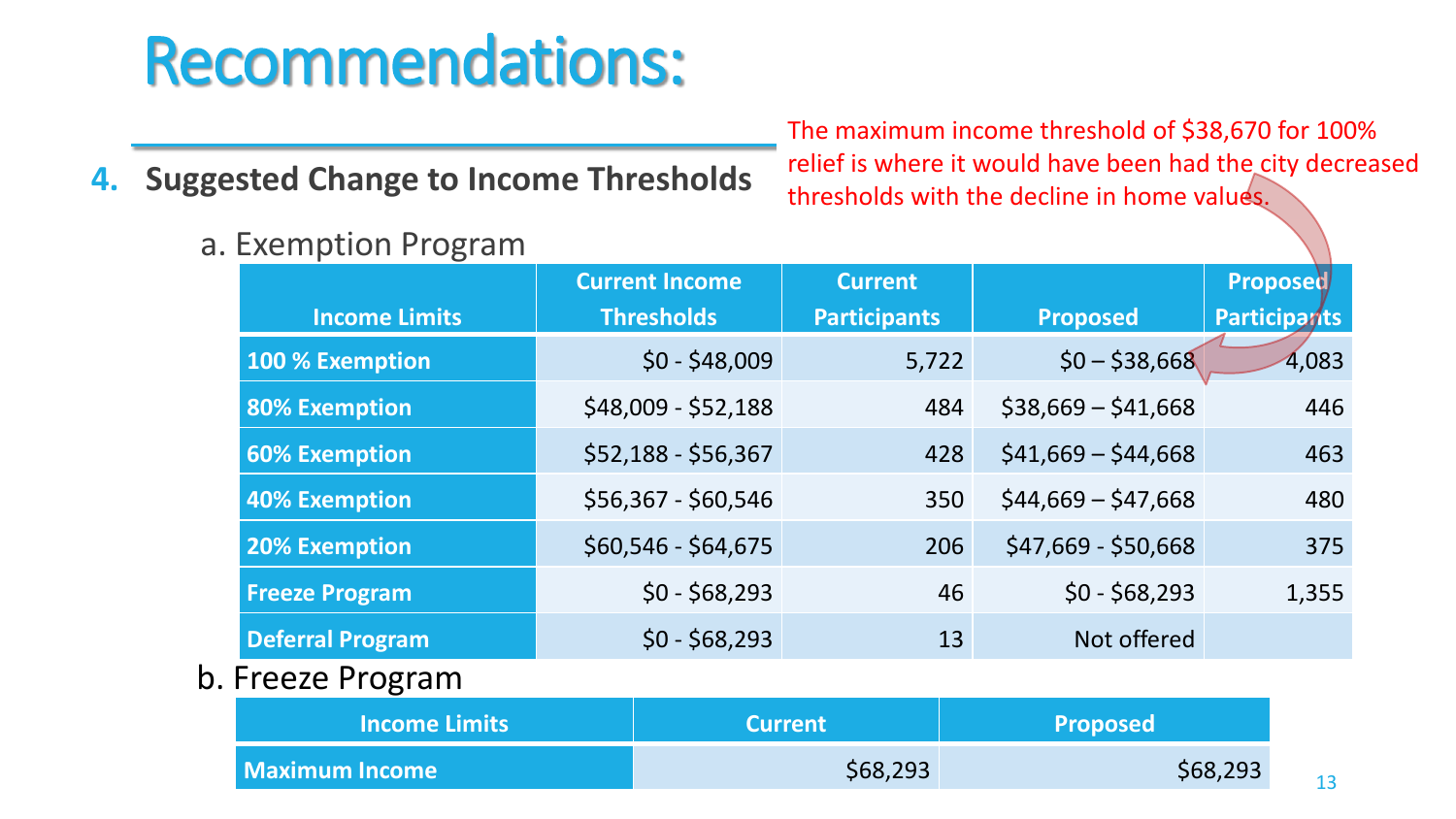#### Other Items for Possible City Council Consideration:

A. The City Council can exclude certain types of income from being counted as income to determine eligibility. For example, income from an IRA/401 type accounts could be excluded. These accounts currently counts as an asset under Net Assets, but as a homeowner draws funds from this account it currently then counts as income. In the past, this situation has resulted in a participant's income increasing to the point where they were no longer eligible for their current level of relief.

B. If the City Council wishes to retain the deferral program consider reestablishing an interest rate charge on the amount being deferred. Up until FY 2003, the city did assign an interest rate of 8% on the amount of taxes being deferred. The amount deferred and the accumulated interest would then be due upon sale of the dwelling. The City Council could link the interest rate to the interest received on City Investments.